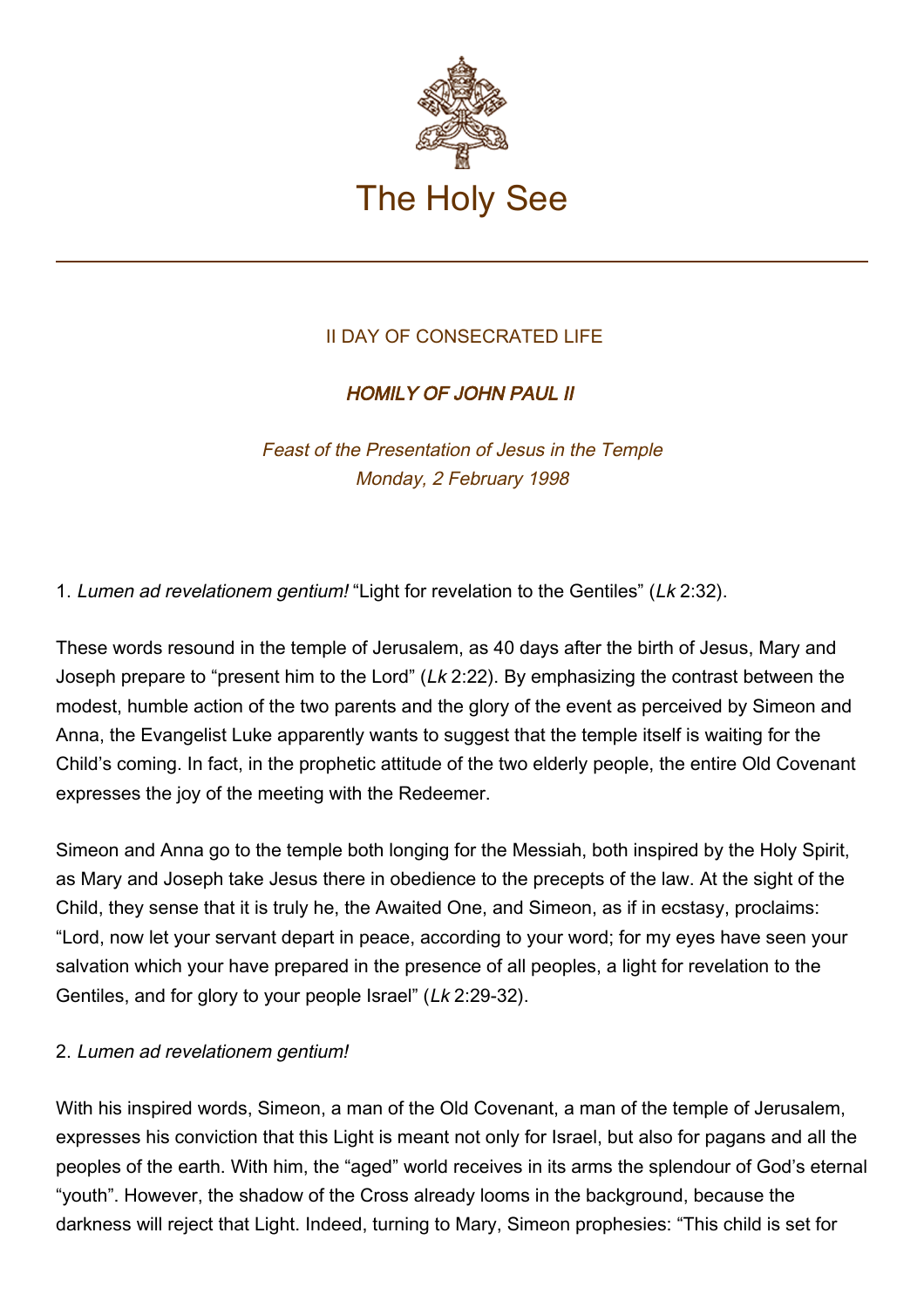the fall and rising of many in Israel, and for a sign that is spoken against (and a sword will pierce through your own soul also), that thoughts out of many hearts may be revealed" (Lk 2:34-35).

### 3. Lumen ad revelationem gentium!

The words of Simeon's canticle ring out in many temples of the New Covenant, where every evening Christ's disciples finish the Liturgy of the Hours by praying Compline. In this way the Church, the people of the New Covenant, takes as it were the last word of the Old Covenant and proclaims the fulfilment of the divine promise, announcing that the "light for revelation to the Gentiles" has spread over all the earth and is present everywhere in Christ's redemptive work.

Together with the Canticle of Simeon, the Liturgy of the Hours has us repeat Christ's last words on the Cross: In manus tuas, Domine, commendo spiritum meum — "Father, into your hands I commend my spirit" (cf. Lk 23:46). It also invites us to contemplate with wonder and gratitude the saving action of Christ, "light for revelation to the Gentiles", for the sake of mankind: Redemisti nos, Domine, Deus veritatis — "You have redeemed us, Lord, God of truth".

In this way the Church proclaims the fulfilment of the world's Redemption, awaited by the prophets and announced by Simeon in the temple of Jerusalem.

# 4. Lumen ad revelationem gentium!

Today, with our lighted candles, we too go to meet him who is "the Light of the world" and we welcome him in his Church with the full enthusiasm of our baptismal faith. Everyone who sincerely professes this faith is promised the final, definitive "meeting" with the Lord in his kingdom. In Polish tradition, as well in that of other nations, these blessed candles have a special meaning because, after they have been brought home, they are lit in times of danger, during storms and disasters, as a sign of entrusting oneself, one's family and all one possesses to God's protection. This is the reason why these candles are called *gromnice* in Polish, that is, candles which avert lightning and protect against evil, and why this feast is called Candlemas (literally: St Mary of the Candles ["gromnice"]).

Even more eloquent is the custom of putting the candle blessed on this day in the hands of a Christian on his deathbed, that it may illumine his last steps on the way to eternity. This practice is meant to show that, by following the light of faith, the dying person is waiting to enter the eternal dwelling place, where there is no longer "need of light of lamp or sun, for the Lord God will be their light" (cf. Rv 22:5).

Today's responsorial psalm also refers to this entry into the kingdom of light: "Lift up, O gates, your lintels; reach up, you ancient portals, that the Lord of glory may come in" (Ps 23 [24]:7).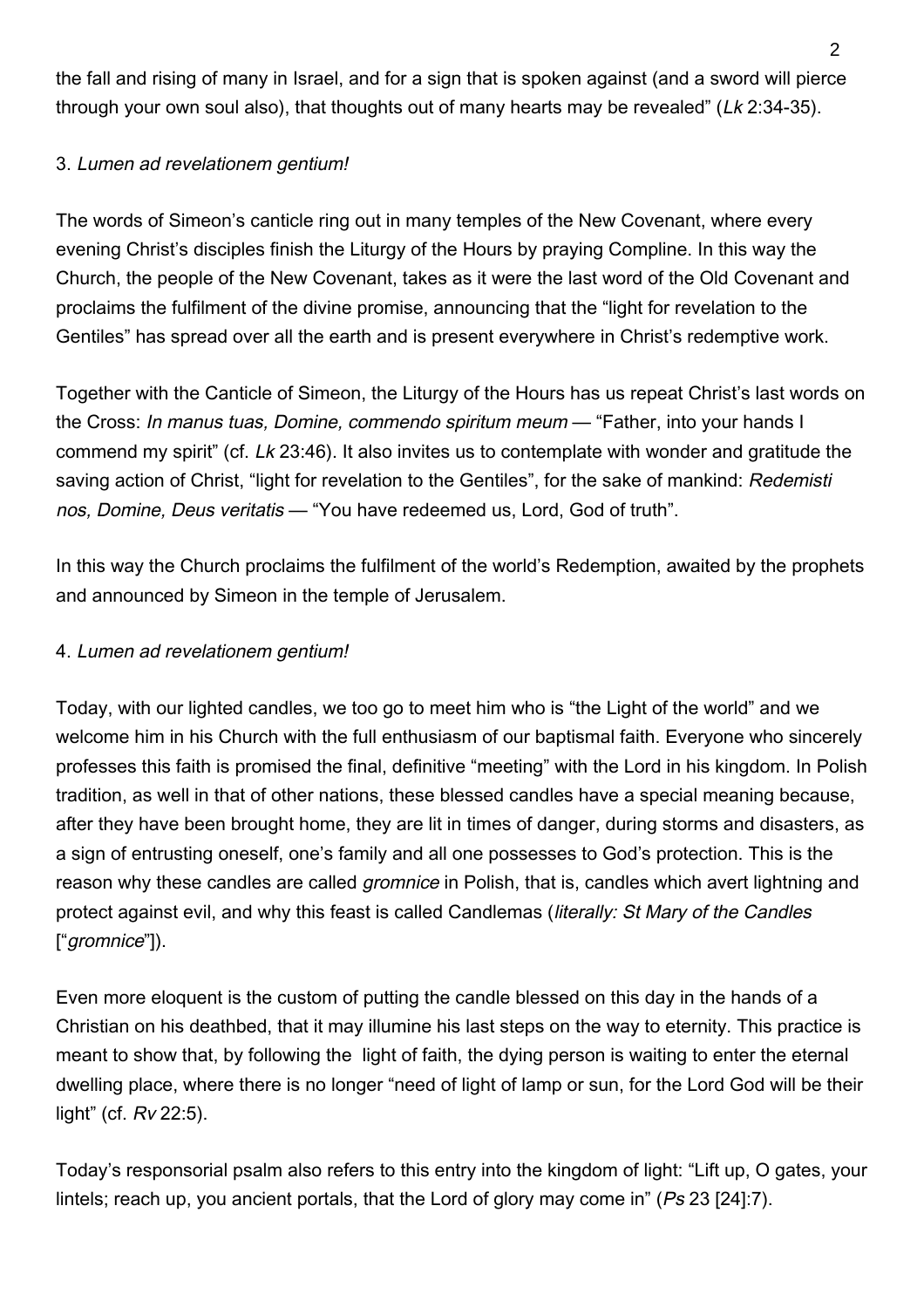These words refer directly to Jesus Christ, who enters the temple of the Old Covenant in his parents' arms, but we can also apply them to every believer who crosses the threshold of eternity, carried in the arms of the Church. Believers accompany his last journey by praying: "Let perpetual light shine on him!", so that the angels and saints may welcome him, and Christ, Redeemer of man, may surround him with his eternal light.

5. Dear brothers and sisters, today we celebrate the Second Day of Consecrated Life, which is meant to arouse renewed concern in the Church for the gift of vocations to the consecrated life. Dear men and women religious, dear members of secular institutes and societies of apostolic life, the Lord has called you to follow him in a closer and more exceptional way! In our times, dominated by secularism and materialism, by your total and definitive gift of self to Christ you are a sign of an alternative life to the logic of the world, because it is radically inspired by the Gospel and oriented to future eschatological realities. Always remain faithful to this special vocation!

Today I would like once again to express my esteem and affection to you. I first greet Cardinal Eduardo Martínez Somalo, Prefect of the Congregation for Institutes of Consecrated Life and Societies of Apostolic Life, who is presiding over this Eucharistic celebration. Together with him I greet the members of that dicastery and everyone who actively serves consecrated life. I am thinking especially of you, young aspirants to the consecrated life, of you, men and women already professed in various religious congregations and secular institutes, of you who because of advanced age or illness are called to offer the valuable contribution of your sufferings to the cause of evangelization. To you all, I repeat in the words of the Apostolic Exhortation [Vita Consecrata](http://w2.vatican.va/content/john-paul-ii/en/apost_exhortations/documents/hf_jp-ii_exh_25031996_vita-consecrata.html): "You know the one in whom you have put your trust (cf. 2  $Tm$  1:12): give him everything! ... Live faithfully your commitment to God, in mutual edification and mutual support.... Do not forget that you, in a very special way, can and must say that you not only belong to Christ but that 'you have become Christ'" (n. 109).

The lighted candles carried by each person in the first part of this solemn liturgy show the watchful expectation of the Lord which should mark every believer's life, and particularly the life of those whom the Lord calls to a special mission in the Church. They are a strong reminder to bear witness in the world to Christ, the light that never fades: "Let your light so shine before men, that they may see your good works and give glory to your Father who is in heaven" (Mt 5:16).

Dear brothers and sisters, may your total fidelity to the poor, chaste and obedient Christ be a source of light and hope for everyone you meet.

### 6. Lumen ad revelationem gentium!

May Mary, who was prompt in obedience, courageous in poverty and receptive in fruitful virginity as she fulfilled the Father's will, obtain from Jesus that "all who have received the gift of following him in the consecrated life may be enabled to bear witness to that gift by their transfigured lives,